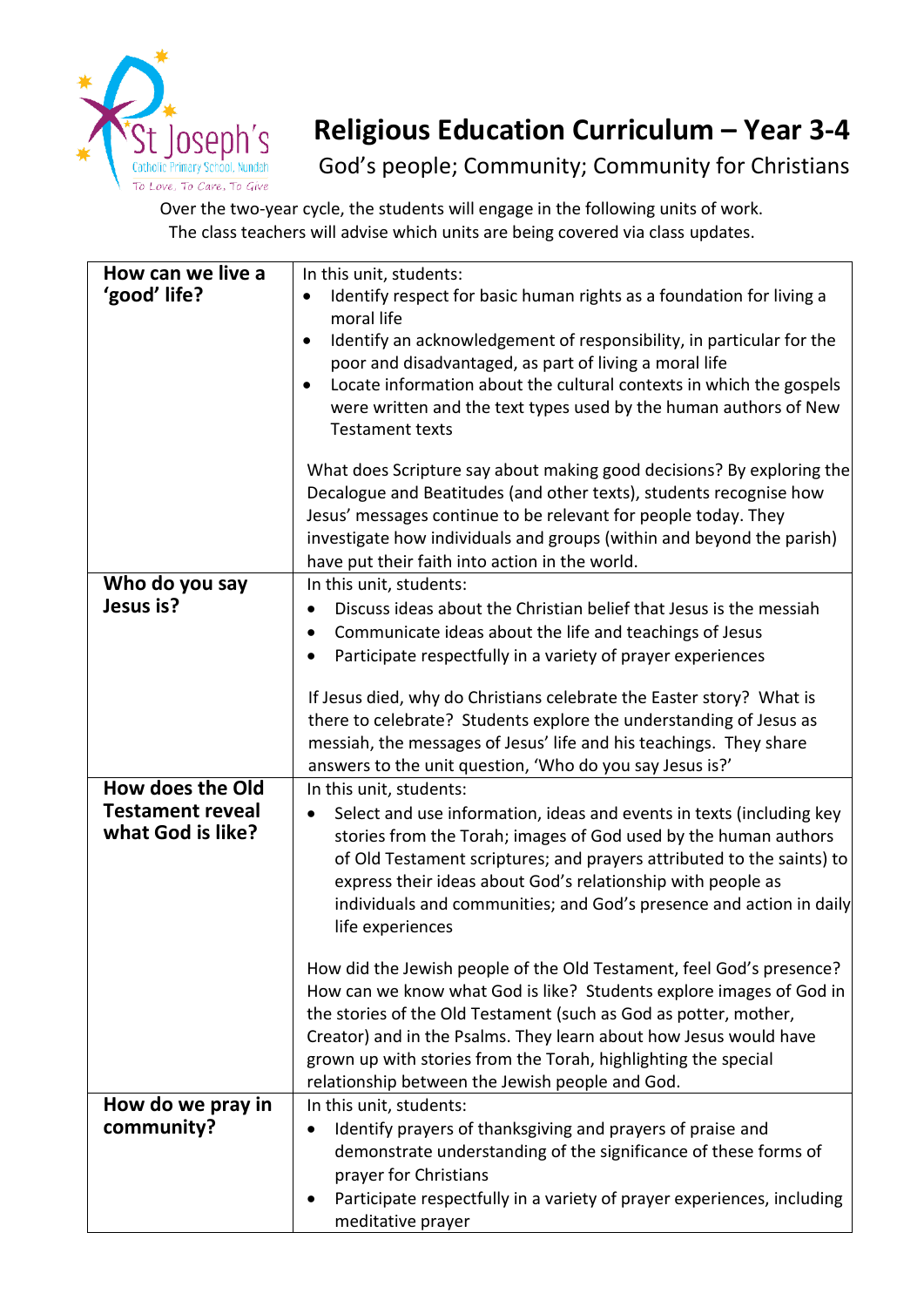|                                                               | What is prayer? Why do people pray? What's the difference between<br>personal and communal prayer? Students investigate the purpose of<br>prayer; different types of prayer; and the significance of prayer for<br>Christians.                                                                                                                                                                                                                                                                                                                                                           |
|---------------------------------------------------------------|------------------------------------------------------------------------------------------------------------------------------------------------------------------------------------------------------------------------------------------------------------------------------------------------------------------------------------------------------------------------------------------------------------------------------------------------------------------------------------------------------------------------------------------------------------------------------------------|
| How do we<br>experience God in<br>the created world?          | In this unit, students:<br>Select and use information, ideas and events about order and<br>harmony in God's creation to express ideas about God's presence<br>and action in daily life experiences<br>Identify prayers of thanksgiving and prayers of praise and<br>demonstrate understanding of the significance of these forms of<br>prayer for Christians<br>Students recognise God's presence and action in daily life through the<br>created world. They identify the diversity of God's created world and<br>the order and harmony of creation and link these to prayers of praise |
|                                                               | and thanksgiving. They explore the relationships that exist in the<br>created world.                                                                                                                                                                                                                                                                                                                                                                                                                                                                                                     |
| How can the<br><b>Sacraments</b><br>strengthen the<br>Church? | In this unit, students:<br>Explain ways in which the Sacraments of Initiation welcome and<br>strengthen members of the Church community<br>Describe significant people, events and features of a parish and<br>$\bullet$<br>diocese, past and present, including the collaboration of clergy,<br>religious and laity                                                                                                                                                                                                                                                                     |
|                                                               | The Sacraments of Baptism, First Eucharist and Confirmation remember<br>key stories in the life of Jesus, and through them, people are welcomed<br>and strengthened in the Church community. Students explore the<br>sights, sounds and actions of the Sacraments of Initiation and discover<br>how members of the parish and Diocese support Sacraments in the<br>Church community.                                                                                                                                                                                                     |
|                                                               |                                                                                                                                                                                                                                                                                                                                                                                                                                                                                                                                                                                          |
| What does it mean<br>to be a faith<br>community?              | In this unit, students:<br>Connect ideas about living in community from different texts and<br>experiences of the Jewish community in first century Palestine<br>Connect ideas from different texts and experiences of the early<br>Church communities in Australia and contemporary Church<br>communities                                                                                                                                                                                                                                                                               |
|                                                               | Explain the significance of community for Christians<br>$\bullet$<br>Use an appropriate structure to create prayers of blessing and<br>demonstrate understanding of the significance of these prayer<br>forms for Christian communities                                                                                                                                                                                                                                                                                                                                                  |
|                                                               | What can we learn from early Christian communities? How did Jewish<br>communities live in first century Palestine? What rules do communities<br>need? How did early Church communities in Australia live? And how<br>are the messages and actions of Jesus lived in the Church today?<br>Students explore the significance of community through a focused look<br>at the Decalogue and the wisdom of St Paul and an historical lens.                                                                                                                                                     |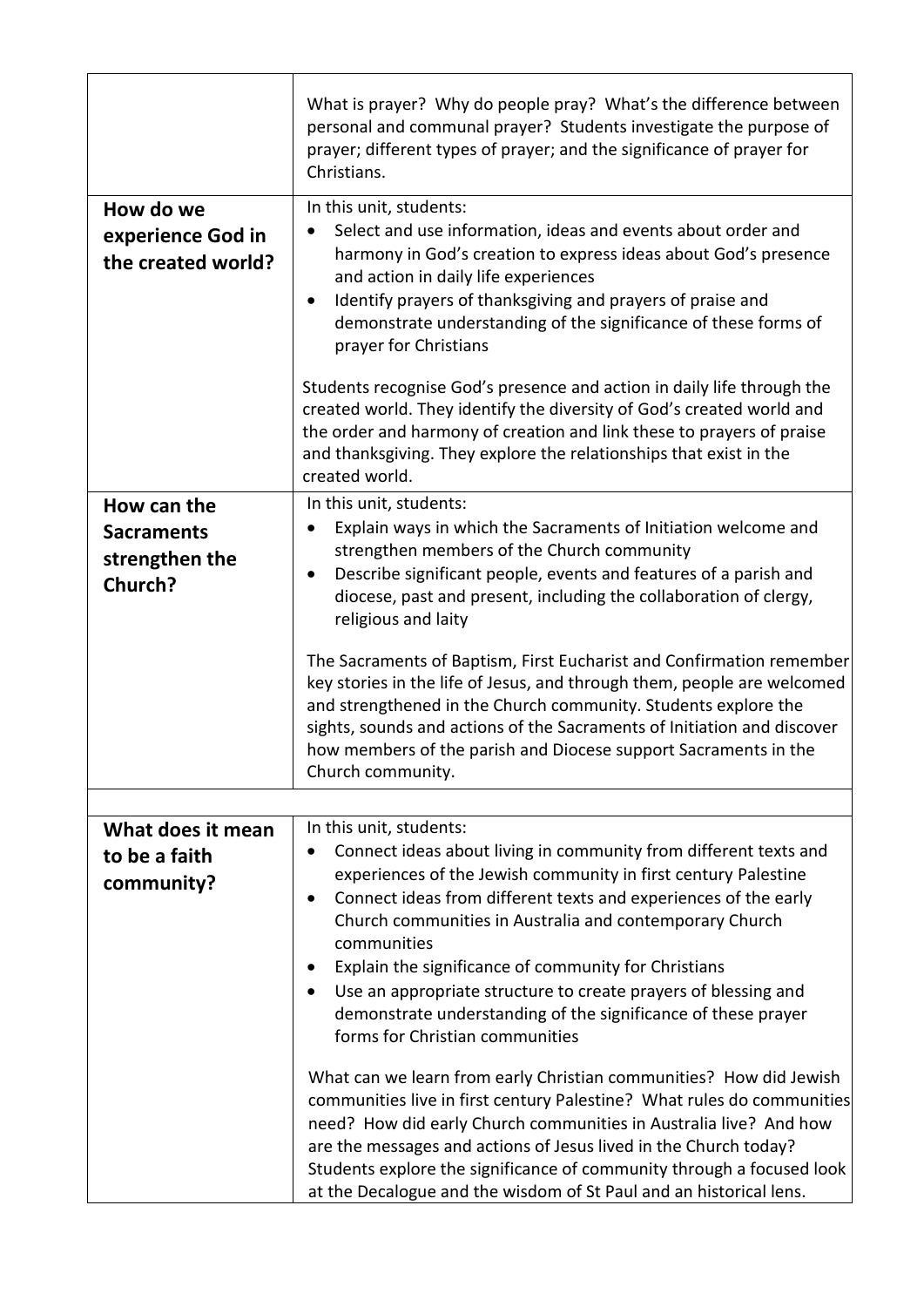| How do we<br>celebrate the<br>Easter story as a<br>faith community? | In this unit, students:<br>Use the Bible's referencing system to locate books, people, places<br>and things in the Bible<br>Identify a variety of books and text types in the New Testament and<br>$\bullet$<br>explain how a reader uses this knowledge to better understand<br>God's Word<br>Identify and explain some scriptural passages that express God as<br>$\bullet$<br>Father, Son and Holy Spirit<br>Explain the significance of community for Christians<br>٠<br>Participate respectfully in a variety of prayer experiences<br>Following the journey through the Church seasons of Lent and Easter to<br>Pentecost, students participate in, and share reflections on, a range of<br>personal and communal prayer experiences. They also search through<br>the associated texts to identify how God is expressed as Father, Son<br>and Holy Spirit. |
|---------------------------------------------------------------------|------------------------------------------------------------------------------------------------------------------------------------------------------------------------------------------------------------------------------------------------------------------------------------------------------------------------------------------------------------------------------------------------------------------------------------------------------------------------------------------------------------------------------------------------------------------------------------------------------------------------------------------------------------------------------------------------------------------------------------------------------------------------------------------------------------------------------------------------------------------|
| How do we make<br>sense of Bible<br>texts?                          | In this unit, students:<br>Use the Bible's referencing system to locate books, people, places<br>and things in the Bible<br>Identify a variety of books and text types in the Old Testament and<br>$\bullet$<br>New Testament and explain how a reader uses this knowledge to<br>better understand God's Word<br>Recognise the Christian belief that God, as Trinity, is relational in<br>٠<br>nature<br>How do readers find texts in the Bible? Why is the Bible called, 'a<br>library of books'? What types of writing can we find in the Bible?<br>Students investigate the structure of the Bible to become familiar with<br>the referencing system and variety of books and text types in the Old<br>and New Testaments.                                                                                                                                    |
| How can parables<br>challenge us in<br>community?                   | In this unit, students:<br>Connect ideas about living in community from different texts and<br>experiences of the Jewish community in first century Palestine<br>Explain how free choices result in actions that affect the individual<br>and their community<br>Locate books, people, places, events and objects using Bible<br>referencing<br>Identify a variety of different text types in the New Testament<br>Explain the significance of community for Christians<br>Where can we find parables? What are they? What lessons can we<br>learn from them today? Students focus on the parables of the Good<br>Samaritan and the Forgiving Father to extend their understanding of<br>these New Testament texts and their messages for us as members of a<br>local and global community.                                                                      |